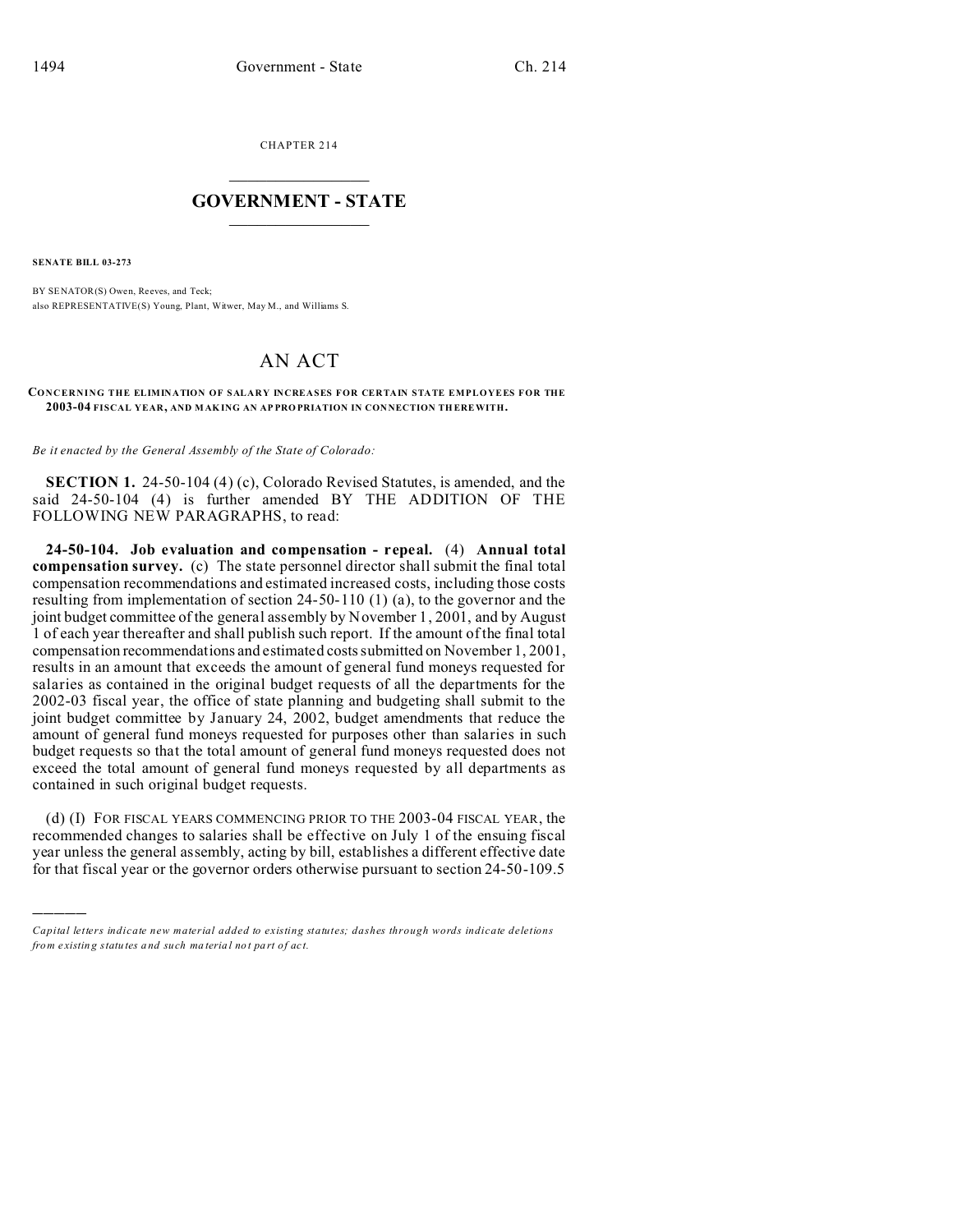and such order is adopted by the general assembly through a joint resolution declaring a fiscal emergency and approved by the governor in accordance with section 39 of article V of the Colorado constitution.

(II) FOR THE 2003-04 FISCAL YEAR AND EVERY FISCAL YEAR THEREAFTER, THE RECOMMENDED CHANGES TO SALARIES SHALL BE EFFECTIVE ON JULY 1 OF THE FISCAL YEAR FOLLOWING THE FISCAL YEAR FOR WHICH THE RECOMMENDED CHANGES WERE MADE UNLESS THE GENERAL ASSEMBLY, ACTING BY BILL, ESTABLISHES A DIFFERENT EFFECTIVE DATE FOR THAT FISCAL YEAR OR THE GOVERNOR ORDERS OTHERWISE PURSUANT TO SECTION 24-50-109.5 AND SUCH ORDER IS ADOPTED BY THE GENERAL ASSEMBLY THROUGH A JOINT RESOLUTION DECLARING A FISCAL EMERGENCY AND APPROVED BY THE GOVERNOR IN ACCORDANCE WITH SECTION 39 OF ARTICLE V OF THE COLORADO CONSTITUTION.

(e) THE PROVISIONSOF SUBPARAGRAPH (II) OF PARAGRAPH (d) OF THIS SUBSECTION (4) SHALL NOT APPLY TO TEACHERS EMPLOYED BY THE COLORADO SCHOOL FOR THE DEAF AND BLIND AND COMPENSATED PURSUANT TO SECTION 22-80-106.5, C.R.S. NOTHING IN SUBPARAGRAPH (II) OF PARAGRAPH (d) OF THIS SUBSECTION (4) SHALL BE CONSTRUED TO AFFECT THE SALARY INCREASES THAT SUCH TEACHERS RECEIVE IN THE 2003-04 FISCAL YEAR AND ANY FISCAL YEAR THEREAFTER PURSUANT TO THE SALARY SCHEDULE, SALARY POLICY, OR COMBINATION SALARY SCHEDULE AND SALARY POLICY ADOPTED PURSUANT TO SECTION 22-63-401,C.R.S., BY THE SCHOOL DISTRICT IN WHICH THE COLORADO SCHOOL FOR THE DEAF AND BLIND IS LOCATED.

**SECTION 2. Appropriation - adjustments to the 2003 long bill.** (1) For the implementation of section 24-50-104 (4) (d) (I), Colorado Revised Statutes, appropriations made in the annual general appropriation act, for the fiscal year beginning July 1, 2003, for salary survey and senior executive service, shall be reduced by the sum of forty-five million six hundred twenty-five thousand nine hundred sixty-eight dollars (\$45,625,968). Said sum shall be derived from such sources as detailed in the following table: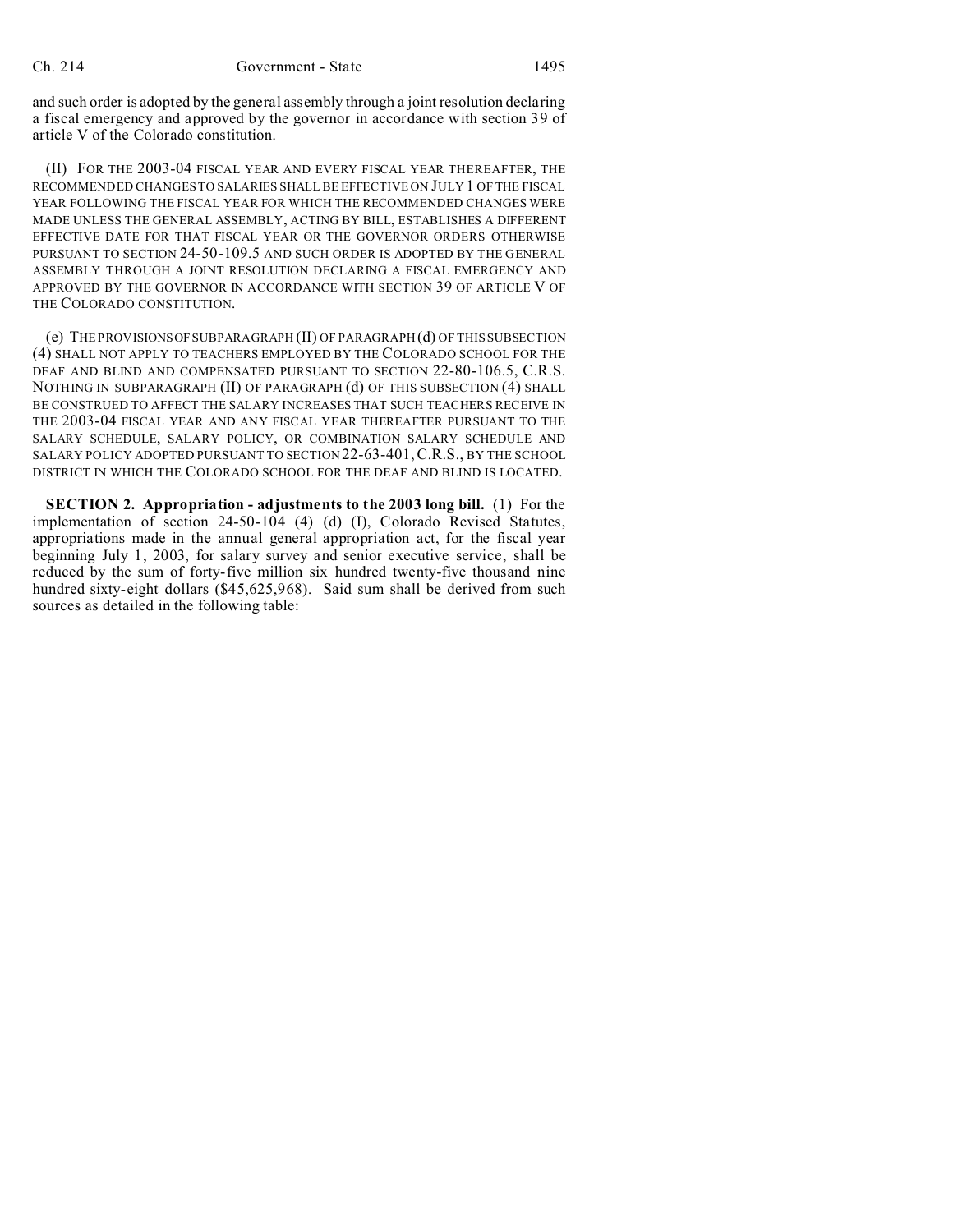| Department                          | General<br>Fund  | Cash Funds       | Cash Funds<br>Exempt | Highway<br>Users Tax<br>Fund | Federal<br>Funds | Total         |
|-------------------------------------|------------------|------------------|----------------------|------------------------------|------------------|---------------|
| Agriculture                         | (244,080)        | (245, 333)       | $\theta$             | $\mathbf{0}$                 | (5,015)          | (494, 428)    |
| Corrections                         | (12, 240, 936)   | (56, 589)        | (372,008)            | $\boldsymbol{0}$             | $\boldsymbol{0}$ | (12,669,533)  |
| Education                           | (348, 331)       | (29, 872)        | (42, 025)            | $\boldsymbol{0}$             | (318,030)        | (738, 258)    |
| Governor                            | (203, 657)       | $\boldsymbol{0}$ | (43, 423)            | $\boldsymbol{0}$             | (3,971)          | (251, 051)    |
| Health Care Policy and<br>Financing | (170, 286)       | $\boldsymbol{0}$ | (3,656)              | $\boldsymbol{0}$             | (204, 650)       | (378, 592)    |
| <b>Higher Education</b>             | (84, 855)        | (37, 458)        | (148, 799)           | $\boldsymbol{0}$             | $\mathbf{0}$     | (271, 112)    |
| Human Services                      | (5,835,897)      | (50, 301)        | (2,530,585)          | $\boldsymbol{0}$             | (1, 132, 432)    | (9, 549, 215) |
| Judicial                            | (6,164,153)      | (517,306)        | $\theta$             | $\boldsymbol{0}$             | $\theta$         | (6,681,459)   |
| Labor and Employment                | $\boldsymbol{0}$ | (400, 553)       | (228, 860)           | $\boldsymbol{0}$             | (1,315,019)      | (1, 944, 432) |
| Law                                 | (225, 788)       | (4,799)          | (503, 715)           | $\boldsymbol{0}$             | (22, 191)        | (756, 493)    |
| Local Affairs                       | (226, 460)       | (11, 919)        | (17,079)             | $\boldsymbol{0}$             | (55, 465)        | (310, 923)    |
| Military and Veterans<br>Affairs    | (79, 580)        | (2)              | (2,784)              | $\boldsymbol{0}$             | (72, 741)        | (155, 107)    |
| <b>Natural Resources</b>            | (648,209)        | (233, 131)       | (1,353,682)          | $\boldsymbol{0}$             | (163, 245)       | (2,398,267)   |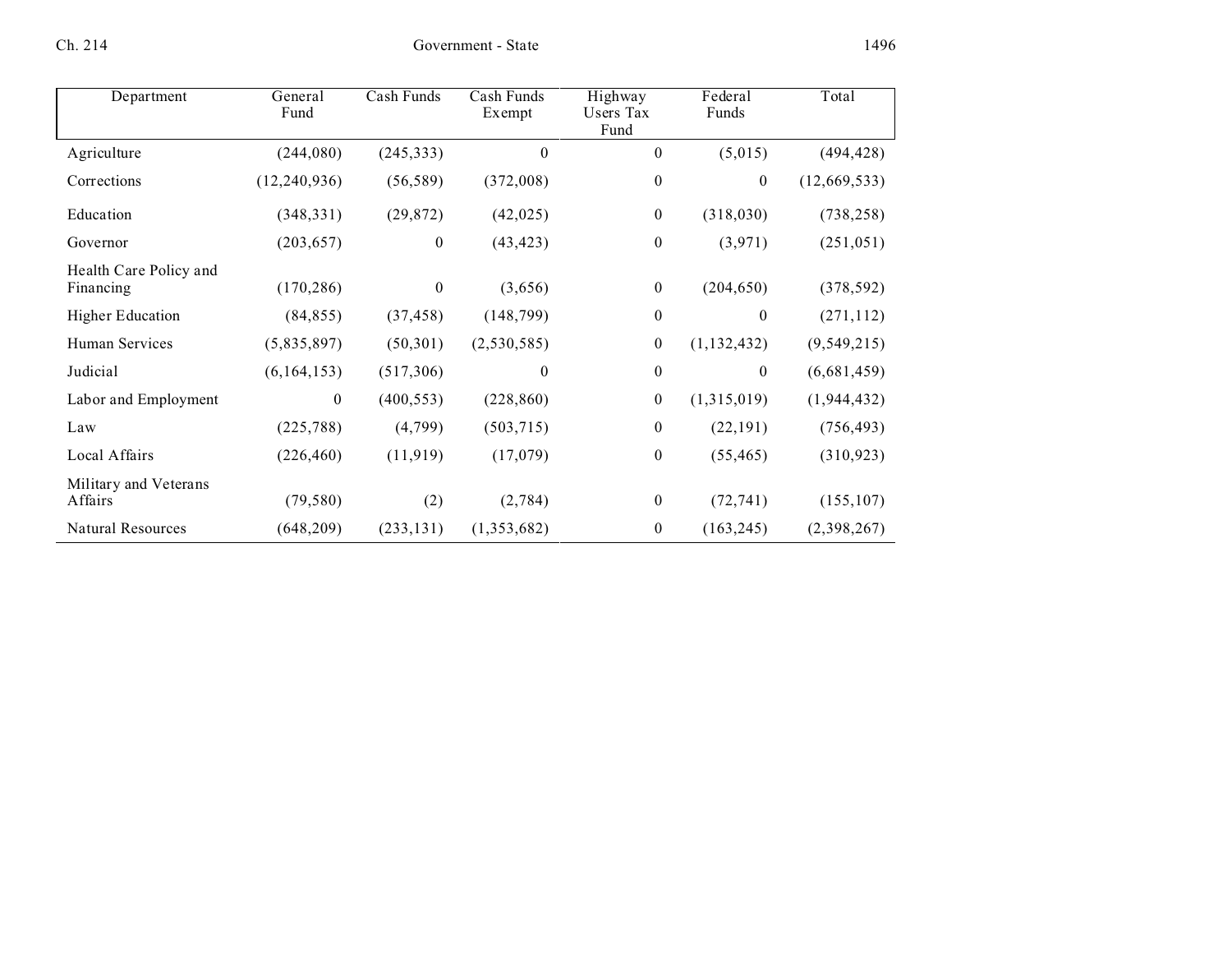| Department                       | General<br>Fund  | Cash Funds  | Cash Funds<br>Exempt | Highway<br>Users Tax<br>Fund | Federal<br>Funds | Total         |
|----------------------------------|------------------|-------------|----------------------|------------------------------|------------------|---------------|
| Personnel and<br>Administration  | (395, 712)       | (18,361)    | (493, 259)           | 0                            | $\boldsymbol{0}$ | (907, 332)    |
| Public Health and<br>Environment | (235, 094)       | (327, 375)  | (450, 534)           | $\boldsymbol{0}$             | (1,028,476)      | (2,041,479)   |
| Public Safety                    | (545, 503)       | (93, 265)   | (115, 658)           | (1,728,326)                  | (86, 029)        | (2,568,781)   |
| <b>Regulatory Agencies</b>       | (52, 870)        | (811,295)   | (178, 704)           | 0                            | $\boldsymbol{0}$ | (1,042,869)   |
| Revenue                          | (1,506,147)      | (91, 155)   | (451,960)            | (198, 332)                   | $\boldsymbol{0}$ | (2, 247, 594) |
| <b>State</b>                     | $\boldsymbol{0}$ | (164, 109)  | $\theta$             | $\boldsymbol{0}$             | $\boldsymbol{0}$ | (164, 109)    |
| Transportation                   | $\boldsymbol{0}$ | (10,071)    | $\boldsymbol{0}$     | $\boldsymbol{0}$             | (5,035)          | (15, 106)     |
| Treasury                         | (25, 280)        | (14, 548)   | $\mathbf{0}$         | $\boldsymbol{0}$             | $\boldsymbol{0}$ | (39, 828)     |
| Total                            | (29, 232, 838)   | (3,117,442) | (6,936,731)          | (1,926,658)                  | (4,412,299)      | (45,625,968)  |

(2) For the implementation of section 24-50-104 (4) (d) (I), Colorado Revised Statutes, appropriations made in the annual general appropriation act, to the department of transportation, for administration, for the fiscal year beginning July 1, 2003, shall be reduced by the sum of four hundred nine thousand eight hundred seven dollars (\$409,807) cash funds exempt. Said sum shall be from the state highway fund created in section 43-1-219, Colorado Revised Statutes.

(3) Footnote number 101 as enacted in Part VIII of section 2 of Senate Bill 03-258, enacted at the First Regular Session of the Sixty-fourth General Assembly, is amended to read:

Ch. 214 Government - State 1497